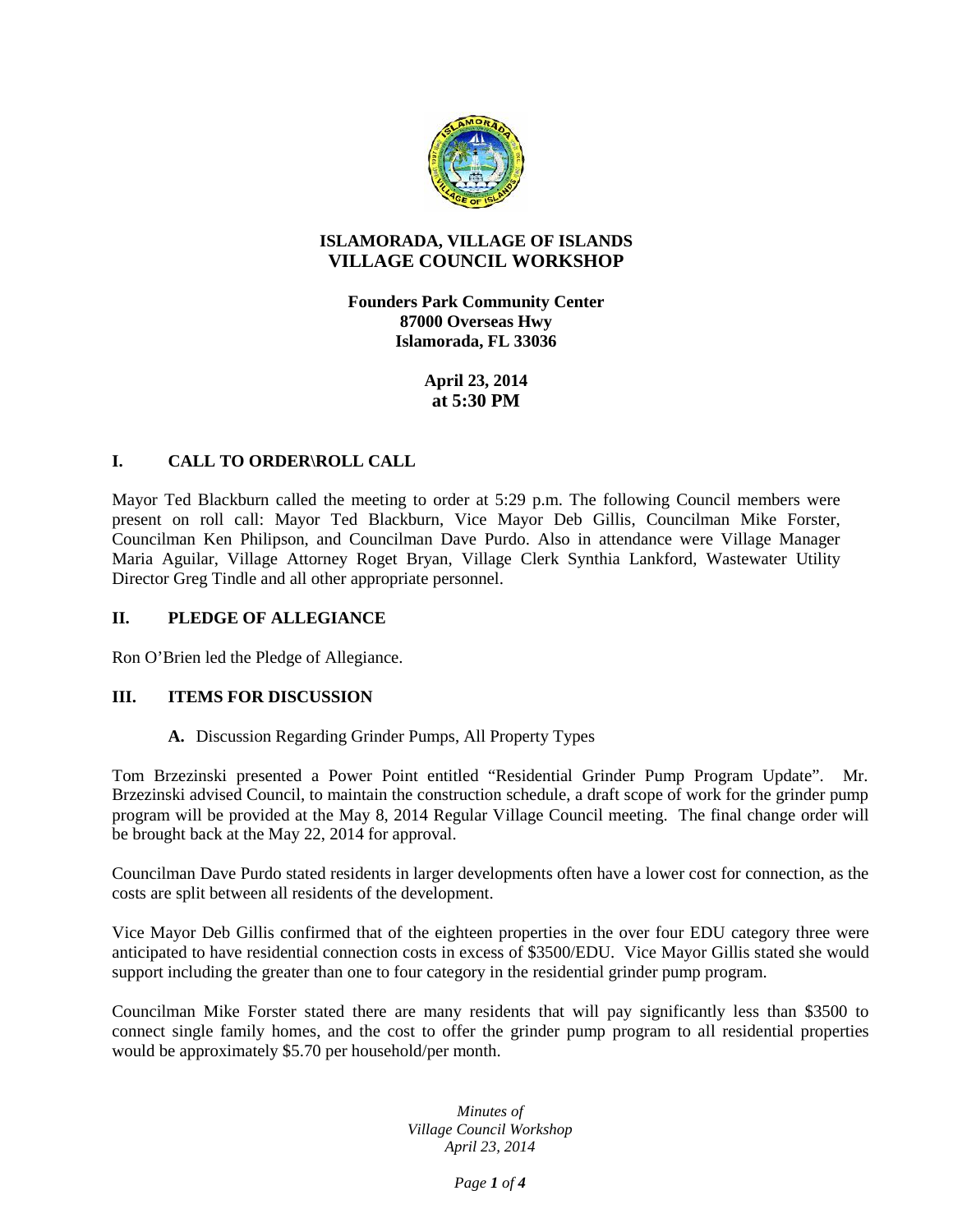Councilman Ken Philipson communicated his hope that the legislature will approve more funding for the wastewater project.

Councilman Dave Purdo expressed concern that the cost of the wastewater water system was driving the workforce out of Islamorada.

# **IV. PUBLIC COMMENT**

Mayor Ted Blackburn opened public comment for the residential grinder pump program.

Gretchen Luff encouraged Council to make a decision that is equitable for all Village residents.

Ron O'Brien inquired about the number of grinder pumps that will be required at Sand Pebbles Condominium.

Allan Deckard spoke about the inequity of costs between condominium owners and owners of single family residences.

Richard Russell appealed to Council to provide financial relief to the residents.

Jose Gonzalez inquired of the status of his forty eight unit trailer park and the process to obtain a building permit from the Village.

Building Official Gerald Albertson offered clarification of the process to apply for a permit to connect to the wastewater system.

Steve Kurutz inquired if any condominiums in the Village are connecting by vacuum.

Myles Milander expressed concern over providing an access easement on his property.

Larry Barr noted that residents with a long lateral run are not being subsidized by the Village.

Ken Tafoya inquired regarding the engineered drawings for grinder pump systems.

Joe Robinson inquired on the maintenance program for grinder pump systems.

Sally Bauer inquired about access easements on private property.

Mayor Ted Blackburn closed public comment for the residential grinder pump program.

Councilman Mike Forster suggested the Village install and maintain grinder pumps on all residential properties.

Councilman Ken Philipson stated he would support a maintenance program on the properties in the over four EDU category.

Vice Mayor Deb Gillis stated she would support installing and maintaining grinder pumps in the over four EDU category, if the associated costs were billed to the property owners.

> *Minutes of Village Council Workshop April 23, 2014*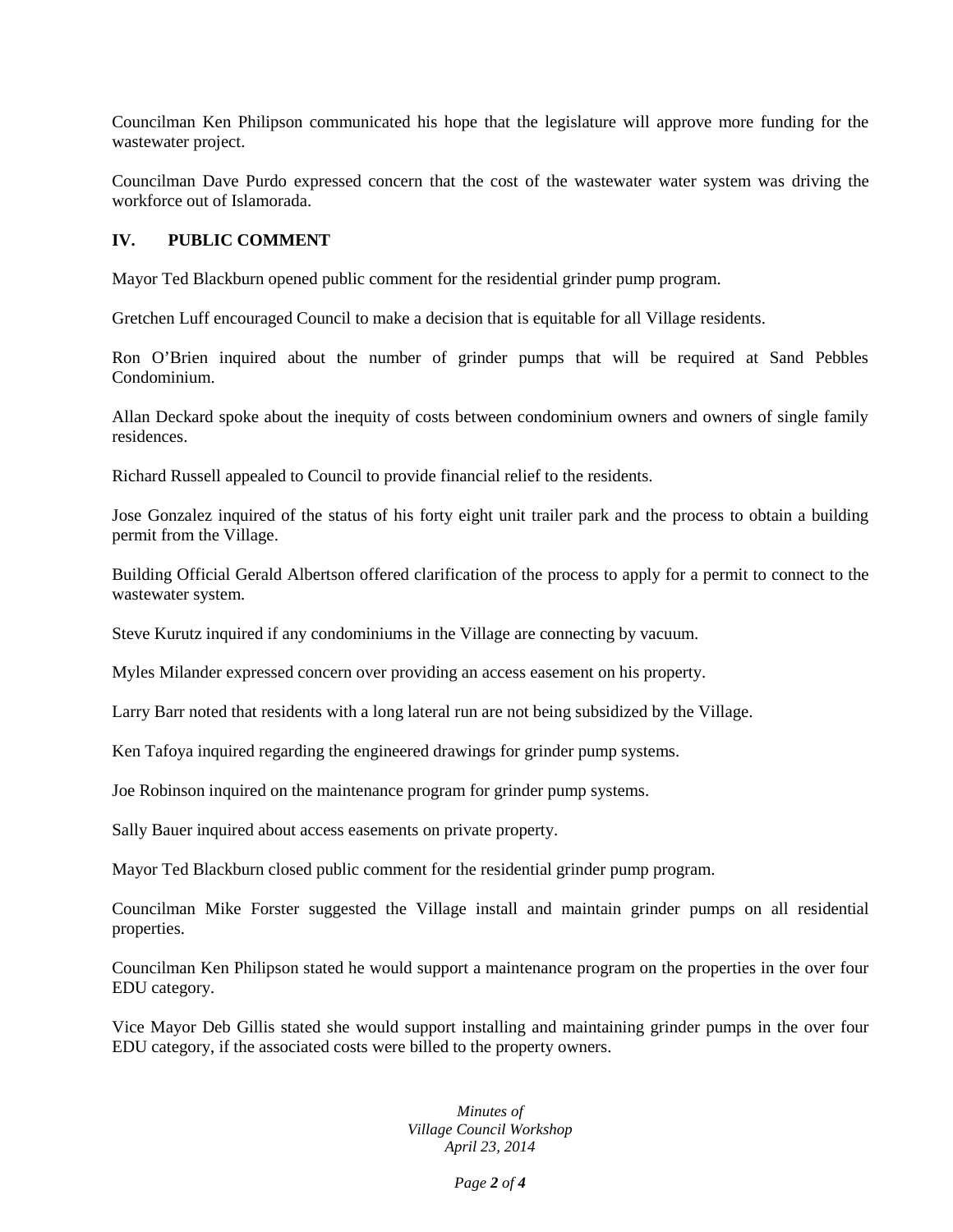Village Manager Maria Aguilar advised billing was possible, and could be addressed during the process of purchasing new software for the Finance Department.

Tom Brzezinski clarified his direction was to bring back to Council a change order to the grinder pump program that would include the properties in the category of greater than one, but less than four EDU's. Mr. Brzezinski advised he will evaluate the costs associated with providing installation and maintenance of grinder pumps for the properties in the over four EDU category and bring it back to Council after June 1, 2014.

Mayor Ted Blackburn adjourned the meeting for a break.

Mayor Ted Blackburn called the meeting back to order at 7:10 p.m.

Tom Brzezinski advised Council that the notice to proceed for the residential grinder program must be issued by June 1, 2014 to meet the construction deadline schedule. A six month time extension beyond the contracts final completion date would be required to address a grinder pump program for commercial properties.

Village Attorney Roget Bryan advised Council the December 31, 2015 deadline was an act of the Florida legislature. Mr. Bryan advised against authorizing any changes that would not meet the mandated deadline.

Mayor Ted Blackburn opened public comment for a commercial grinder pump program.

Steve Kurutz spoke of the inequity between businesses serviced by the vacuum system and those serviced by grinder pump.

Paul Bates stated the hotels being serviced by grinder pumps are being treated inequitably.

Myles Milander suggested meeting with the F.D.E.P. to extend the December 31, 2015 deadline.

Michael Abel stated the Village should pay for grinder pumps on commercial properties.

Ken Tafoya inquired if a mixed use property was considered commercial.

Mayor Ted Blackburn closed public comment for a commercial grinder pump program.

Vice Mayor Deb Gillis suggested Council consider that commercial properties can write off the expense of connecting to the wastewater system.

Councilman Mike Forster recommended initiating a financing program from the Village to commercial properties.

Councilman Ken Philipson stated be could not ask residents to subsidize commercial properties, but would consider a financial assistance program.

Village Manager Maria Aguilar advised State Revolving Fund Loans could not be used for a loan program for commercial grinder pumps.

Vice Mayor Deb Gillis suggested providing commercial properties the opportunity to purchase grinder pumps through the Village to achieve economy of scale.

> *Minutes of Village Council Workshop April 23, 2014*

> > *Page 3 of 4*